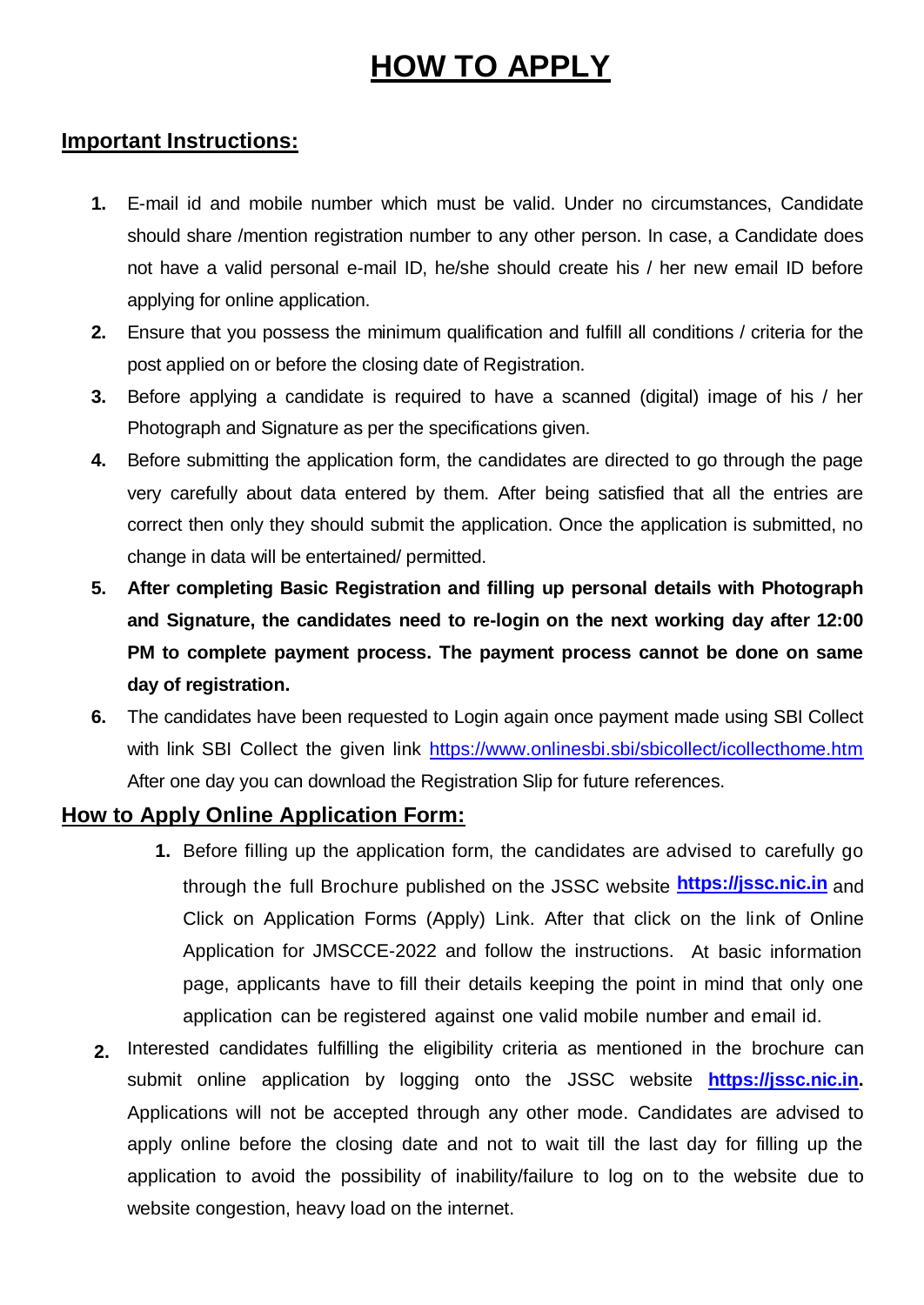- **3.** Before applying online, Candidate must ensure that they have valid e-mail id, Mobile Number, all essential Educational, Experience, Caste Certificates etc., scanned passport size colour photograph of maximum size 20-50 KB (jpg format), signature of maximum size of10-20 KB(jpg format) each for filling in the correct details and uploading the photograph/signature respectively. The mobile number, e-mail-id entered in the application form should remain valid for at least 01 year. No change in the mobile number, e-mail-id will be allowed once entered. The JSSC will not be responsible for any loss of e-mail/SMS sent, bouncing of e-mail/SMS due to invalid/wrong e-mail id/mobile number provided by the candidate or due to any other reasons.
- **4.** After successful registration of your basic details, an automatically generated Registration number and password will be sent via email to the registered email id and SMS will be sent to the registered mobile number.
- **5.** After login, fill the further details regarding the post to be applied, personal and family details, Educational & Experience details, Category details, Correspondence address, Permanent address etc.
- **6.** Applicants will have to fill up Educational Qualification right from Matric (10<sup>th</sup>) onwards as prescribed in the Brochure for successful registration. In absence of appropriate educational details as per the advertisement, candidature of applicants will be cancelled.
- **7.** After filling up all the details, the Candidates will have to press SUBMIT AND CONTINUE button to save the data, once saved you cannot modify the data, so do check before finally submitting the application. After final submission of application, you will be redirected to the payment page. You can pay the required application fee with Debit Card/ Credit Card/ Net Banking/ Pre-paid card/Online Generated Challan through any SBI Bank Branch as per your convenience. All applicable service charges, bank charges etc. shall be borne by the candidate only.
- **8.** After successful payment, you can upload your scanned photograph and signature. After successful uploading Signature and Photograph the process of online application will be completed.
- **9.** Print the registration form to ensure that the application has been successfully registered. Registration Slip, email confirming of registration, and proof of payment of application fee should be retained by the applicant for all future correspondence with the Jharkhand Staff Selection Commission, Ranchi.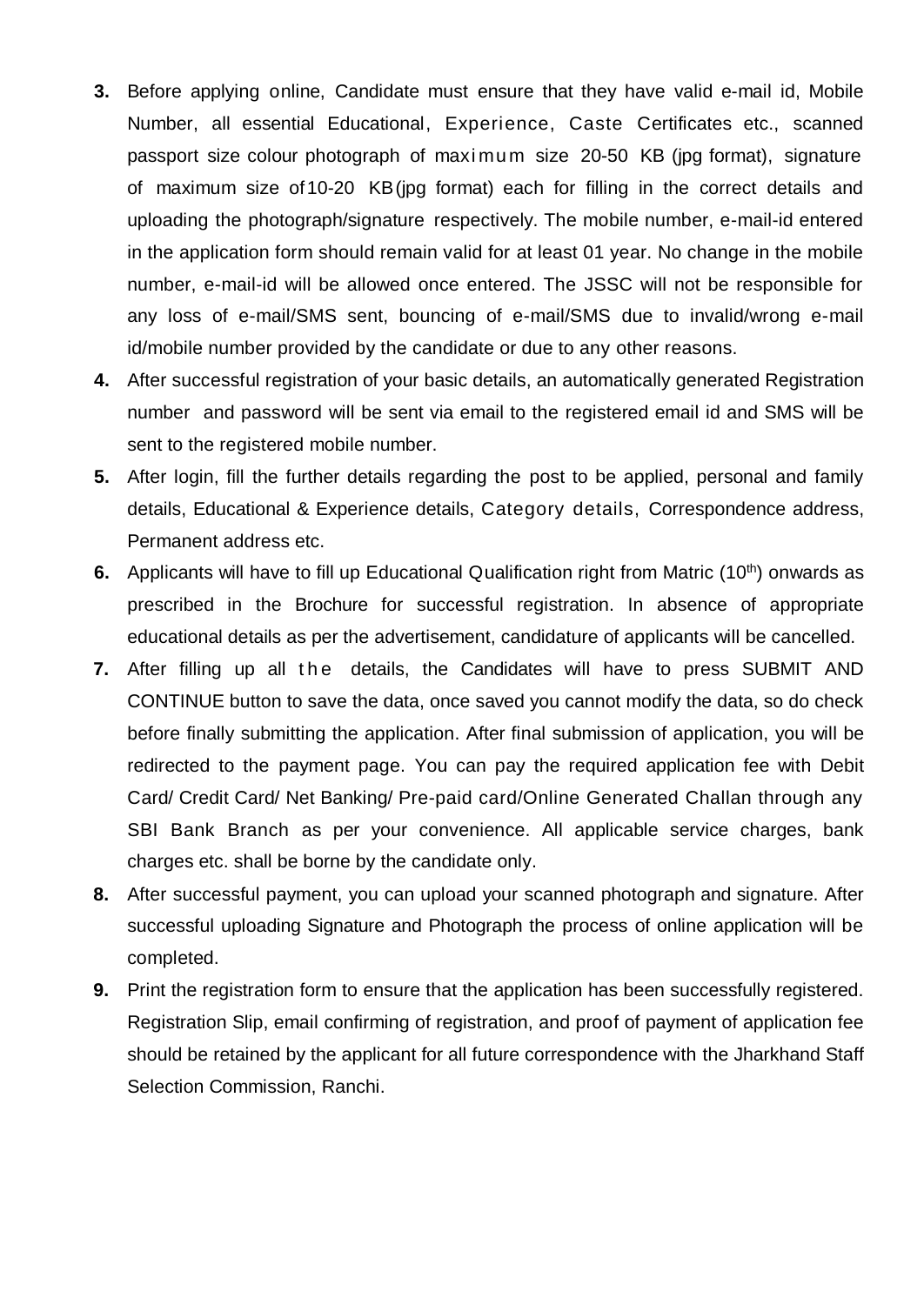- **10.** For any query you may contact through the below JSSC helpline numbers on any working dayfrom**10.00AMto6.00PM**
	- a. For Technical Assistance:**- +91- 9128589207, 9128589215**
	- b. For Payment Related Issue:**- +91-7759914622**
	- c. For Email:- **[helpdesk@jsscjharkhand.com](mailto:helpdesk@jsscjharkhand.com)**
- **11.** Request for change/correction in any particulars in the application form shall not be entertained after last date of submission of online application. Other than Name, Date of Birth, Mobile number & email id rest data can be corrected once. The corrected application form will be treated as final. JSSC will not entertain any further request for any kind of change/correction to entry in the application form.

# **Browser Settings:**

# **Please Set the Following Settings To Ensure That The Application Process Is Error Free.**

### **For Mozilla Firefox**

- a. In the address bar, type about: config and press Enter.
- b. Click "I'll be careful, I promise" if a warning message appears.
- c. In the search box, search for Java Script. Enabled
- d. Toggle the "JavaScript. Enabled "preference (right-click and select "Toggle" or double-click the preference) to change the value from "false" to "true".
- e. Click on the "Reload current page" button of the web browser to refresh the page.

#### **For Google Chrome**

- a. On the web browser menu click on the "Customize and control Google Chrome "and select "Settings".
- b. In the "Settings" section click on the "Show advanced settings..."
- c. Under the "Privacy" click on the "Content settings..."
- d. When the dialog window opens, look for the "Java Script" section and select "Allow all sites to run.
- e. Java Script (recommended)".
- f. Click on the "OK" button to close it.
- g. Close the "Settings" tab.
- h. Click on the "Reload this page" button of the web browser to refresh the page.

# **For Internet Explorer**

- a. On web browser menu click "Tools" icon and select "Internet Options".
- b. In the "Internet Options" window select the "Security" tab.
- c. "Security" tab click on the "Custom level..."button.